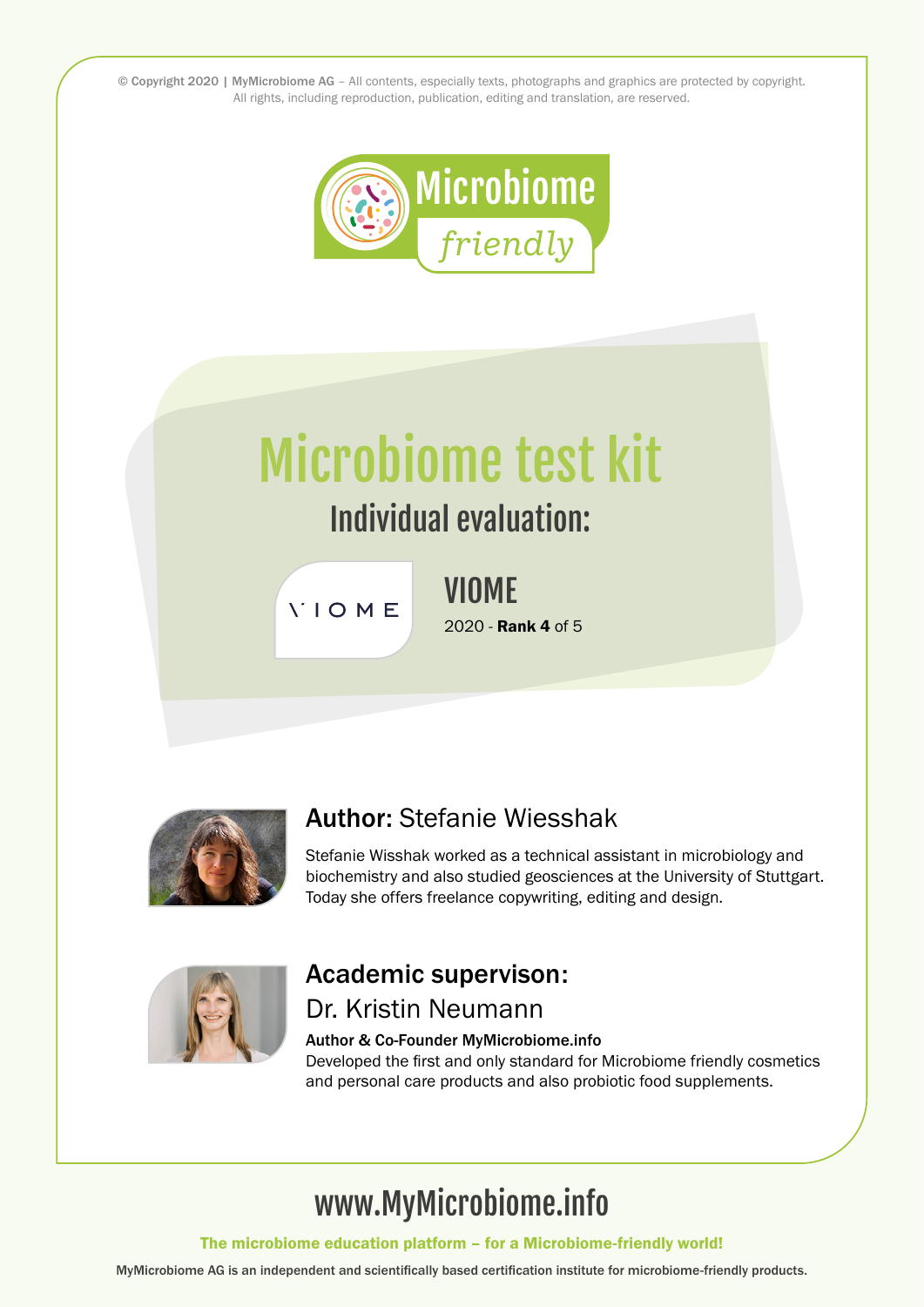



The US American company  $\bigcirc$  [VIOME](https://www.viome.com/) sells two testkits (Gut Intelligence and the lately launched Health Intelligence). Health Intelligence comes with a blood test together with the stool test and allows insights into human and mitochondrial gene expression. For our assessment, we bought Gut Intelligence. The company showed no interest whatsoever in our assessment and requests remained unanswered.

The company was not yet included in our  $\bigcirc$  [first evaluation in 2018](https://www.mymicrobiome.info/microbiome-test-kits.html)



The microbiome education platform – for a Microbiome-friendly world!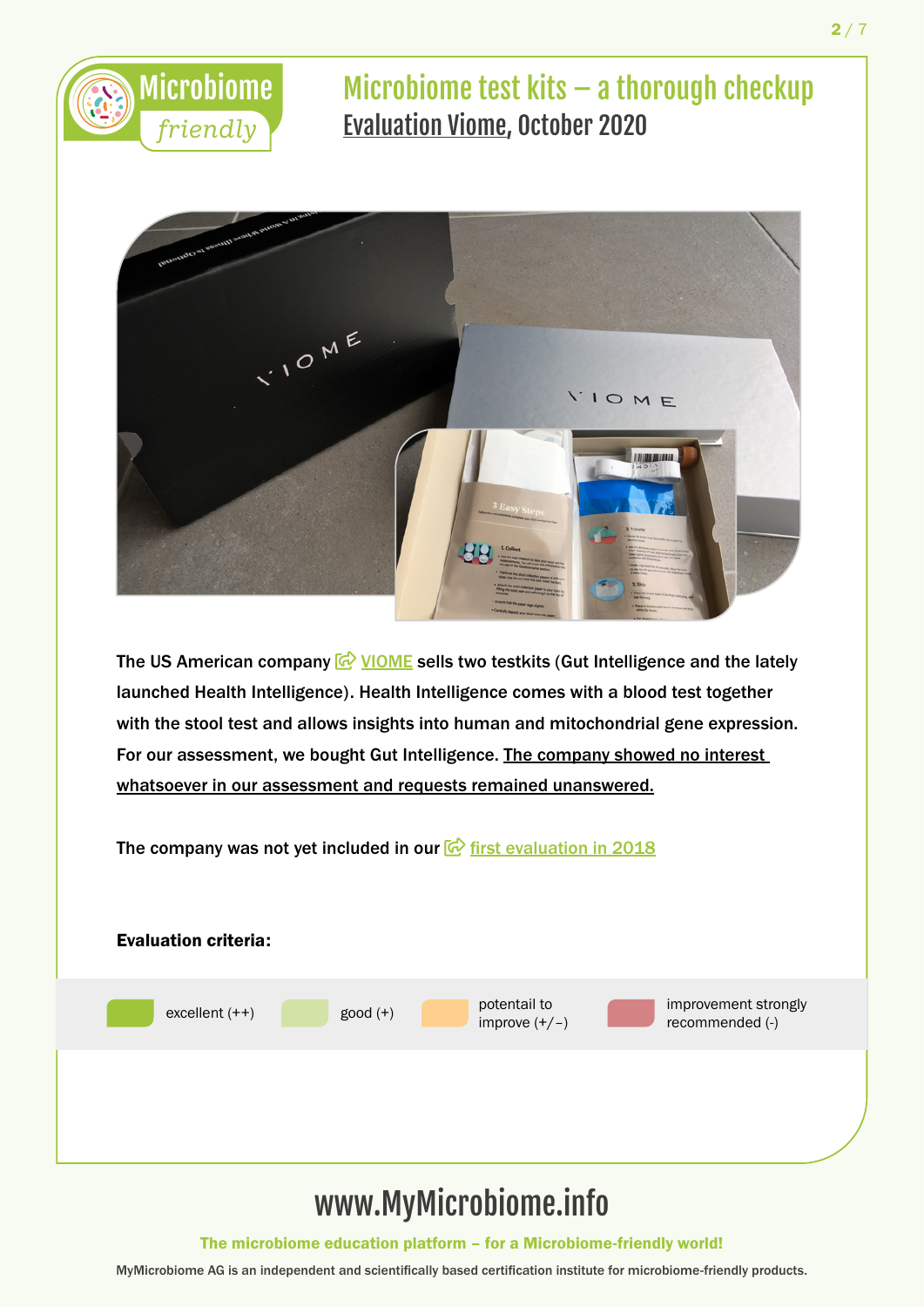

#### 1. Sideshow assessment

Theoretically, the test is available internationally, but not in every country (availability:  $+)$ , and can be purchased directly over the webpage, but also over other platforms like amazon.com (not for Germany) (order: +). In April 2020, the price was 120,95 EUR, but seems to change often (price:  $+/-$ ).

Website, evaluation, and all communication is in English language only, apart from the instruction, which is available in French and German on the website (quite hard to find, however) (language of website: -).

The instruction is printed very little on brown background and hard to read (-). On the website is a German instruction, too, but it is a bit hard to find. The sample jar has a handy size and stands alone  $(+)$ . The kit comes with a collecting paper for the toilet seat  $(+)$ . The sample is collected with a stable spoon from three different sites and filled in the sample jar with stabilizer  $(+)$ . The wide jar opening makes also the filling of stool type Bristol 2 convenient  $(+)$ . The spoon can be left in the jar, too  $(+)$ . Afterwards, the sample has to be shaken for 30 seconds and hold still for another 30 seconds three times in a row.

An envelope for re-sending is enclosed, the fee however, has to be paid by the client (shipping: -). The shipping to the USA took 12 days and costs 16 EUR. The sample is to be registered in the dashboard.

When setting up the account, a questionnaire has to be filled in. The evaluation time was announced with 6 weeks and took 7 weeks in our case (evaluation time:  $+/-$ ).

### 2. Assessment quality of methods of analysis and evaluation

The sample is hold by a stabilizer from the beginning (stabilization:  $+$ ) If the testkit does always come with a blank sample, remains unanswered (blank sample:  $+/-$ ). After preparation of the sample, it is analyzed by meta transcription analysis (method of identification: ++) Allocations are made on strain level, mostly (taxonomic level: ++).

The currently worldwide available molecular data work as genome database  $(+)$ . The personal outcome is put together with the help of a company-based knowledge database. What remains unclear is the number of scientific studies the evaluation is based on  $(+/-)$ . For reverence values, the data of other tested persons are used and compared via pattern recognition; the number of datasets remains open, too  $(+/-)$ .

# www.MyMicrobiome.info

The microbiome education platform – for a Microbiome-friendly world!

 $3/7$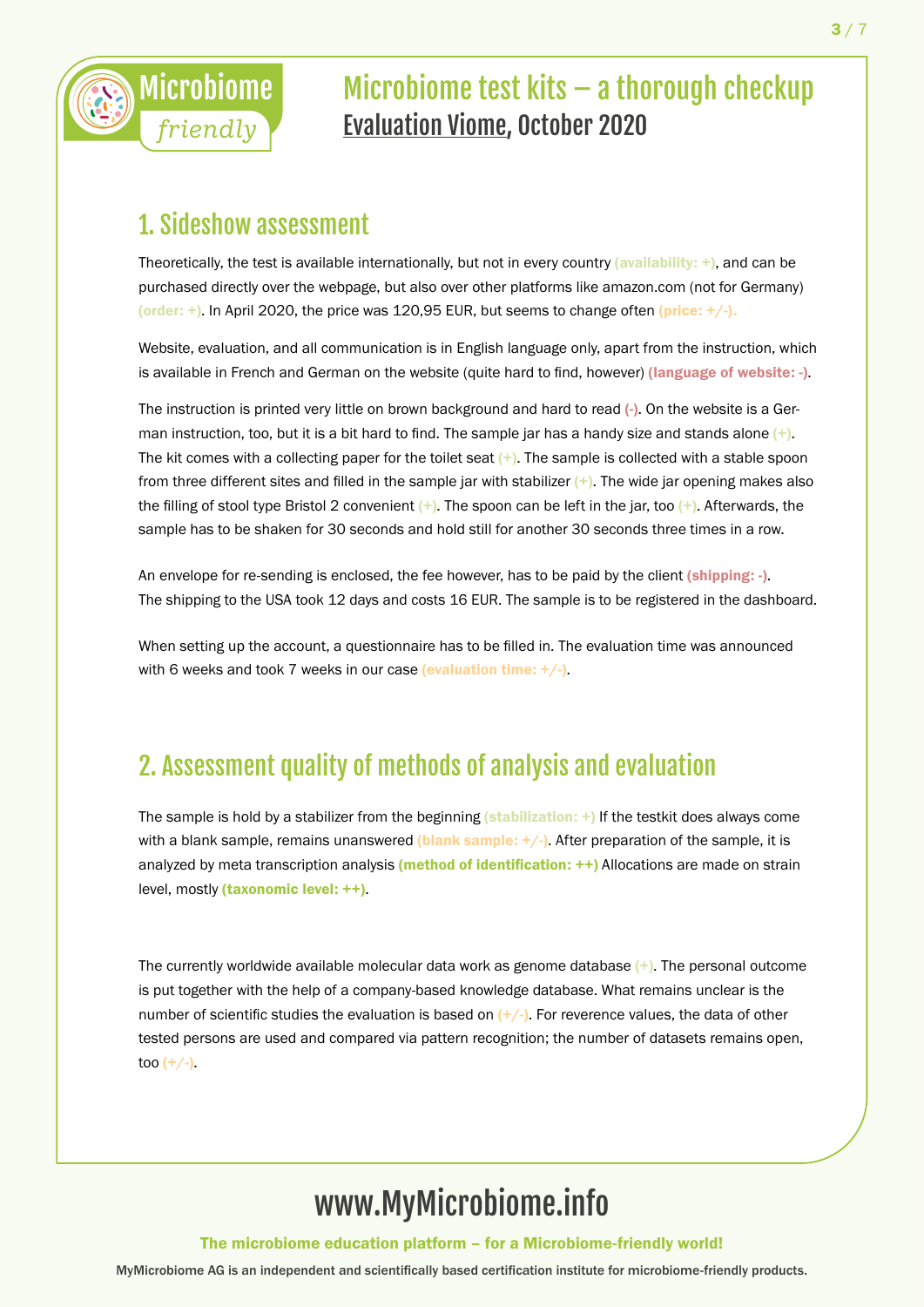

There is a questionnaire on general lifestyle habits (e.g. Sports) and it is pretty detailed, all in all. It also collects information on the last three day's diet (questionnaire: +). Both the dashboard and the PDF format results point out that the analysis does not replace medical consultation. This disclaimer is missing on the general website (information lifestyle product: +/-).

### 3. Assessment results

The results are available in the personal account on the webpage, via app and as a PDF file (output format: +). In our evaluation, we focused on the dashboard. The dashboard is very clearly structured (structure +). The start page gives information on the status of the sample. After 90 days, clients receive a call for re-testing.



# www.MyMicrobiome.info

The microbiome education platform – for a Microbiome-friendly world!

4 / 7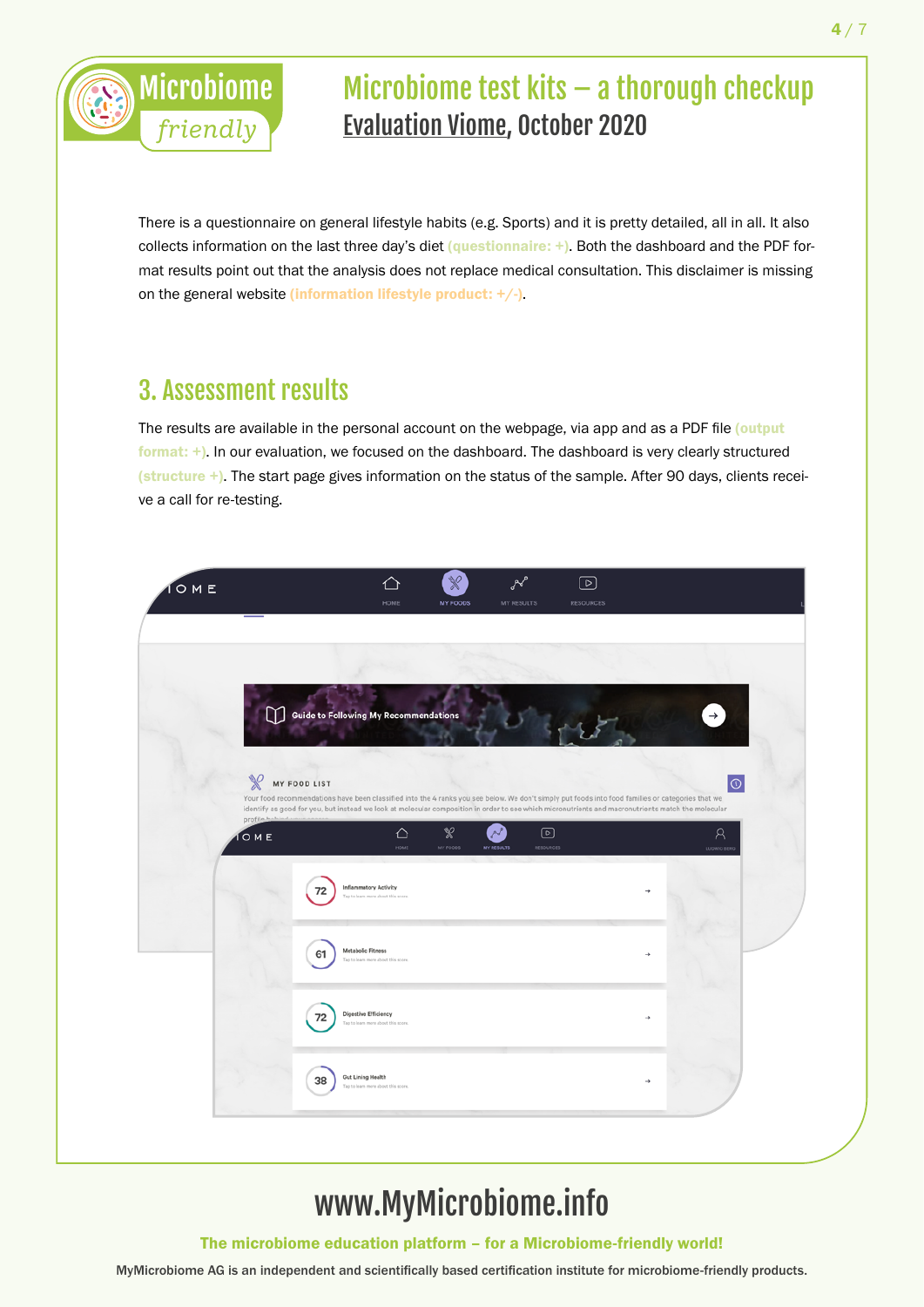The results (My results) are presented in so-called pathways, describing the biochemical activities in the test person's gut and their effects. For a layperson, the layout is hard to understand *(understandability:*  $+/-$ ).

The alignment to the pathways depends on kind and amount of the sequenced RNA that we first know from what microbe it comes and second, what biochemical substances it produces. A direct connection between involved microbes and pathways is missing, however. The dashboard's information density is comparatively low. The main page of VIOME, outside the dashboard, contains more information (Science / Get Help / Blog / News). Dashboard and main page are connected by links, at least. The sub-page resources contain a lot of information, but it is exclusively in the form of short videos and without correlation to the personal results. (Scientific derivation:  $+/-$ )

The pathways in the personal dashboard come with advice weather action is required and some additional information. Here, also some links to underlying scientific literature can be found, without, however, specifically linking the exact source to claims. The client would have to search for the right source by himself (references: + / -).

The complete list of microbes can be found on a subpage, but is lacking descriptions of the microbes and their functions or information on their amount in form of percentage (list of microbes: -). This makes the controllability very limited.

#### The following pathways of biochemical activities in the gut are examined:

(In brackets the results of the analysis)

Microbiome

*friendly*

- Inflammatory Activity (needs improvement)
- Uric Acid Production Pathways (needs improvement)
- Salt Stress Pathways (needs improvement)
- TMA Production Pathways (needs improvement)
- Digestive Efficiency (good)
- Protein Fermentation (good)
- Overall Gas Production (good)
- Flagellar Assembly Pathways (good)
- Putrescine Production Pathways (good)
- Oxalate Metabolism Pathways (good)
- Bile Acid Metabolism Pathways (good)
- Metabolic Fitness (average)
- Intestinal Barrier Health (average)
- Butyrate Production Pathways (average)
- LPS Biosynthesis Pathways (average)

# www.MyMicrobiome.info

The microbiome education platform – for a Microbiome-friendly world!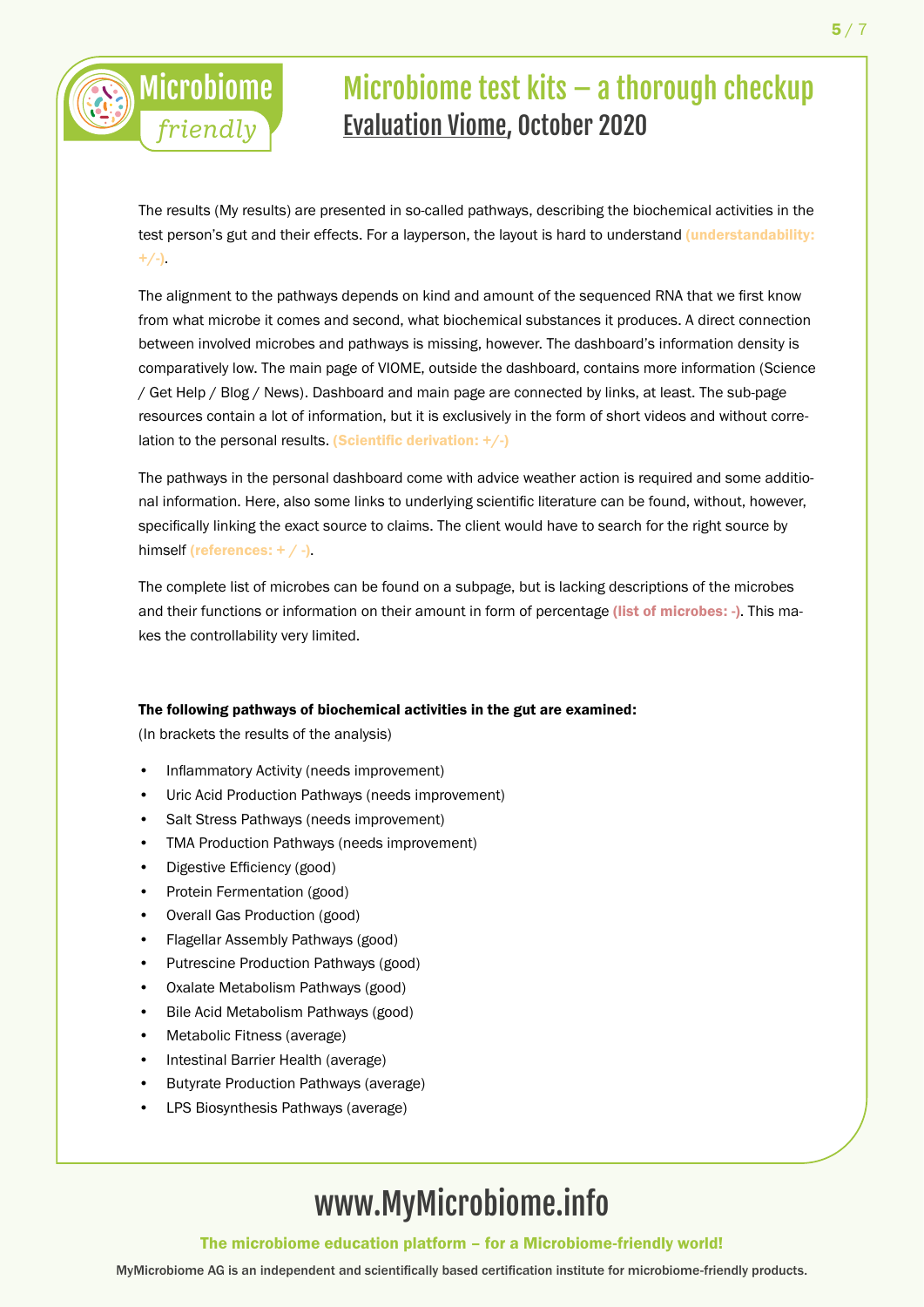

- Methane Gas Production Pathways (average)
- Sulfide Gas Production Pathways (average)
- Ammonia Production Pathways (average)
- Biofilm, Chemotaxis and Virulence Pathways (average)

#### The informative level of the results is good regarding the main issue of the test person (Leaky Gut Syndrome).

Result: Average rate of Butyrate synthesis, no bifido bacteria listed (so probably not found), average state of gut mucosa  $\mathbf{\hat{C}}$  matches with test person.

Another page sums up nutrition recommendations, split up into food that should be avoided or limited, food that is allowed and food that is beneficiary (superfoods). Intolerances are obviously not taken into account, here. The various foods are nicely layouted with icons that hold further information and explanation when clicking (not all). Partly, the information includes modes of action of the microbes. The recommended amounts of intake are surprising. The tips for preparation of the food are quite informative. All in all, it is hard for the client to work out a personal meal plan. A recommendation for a dietary change can be found under My Foods/ Introduction. It would make more sense here, to have recommendations on specific meals. For further questions, the client can use the chat function within the dashboard that works with artificial intelligence (Vie). A personal consultant is not available (nutrition recommendations: +/-).

A subpage holds recommendations for food supplements with a direct link to the product page on amazon.com. It remains open if the products are checked. We see the linking to amazon pretty critically (affiliate marketing?), especially as there is no information if the products are checked.

#### Report outside of the dashboard:

There are two PDF files: Recommendations and results. The results file equals the contents of My-Results in the dashboard (All My Scores, My Active Microbes) and contains a brief description of the method.

The recommendation file equals the information that is rather scattered in the dashboard and seems to be even more stringent. However, the information on the respective foods is shortened in this format. Also, the process of dietary change can be put together much easier here. Still, the practicability remains to be seen, in our opinion. The presentation in the app follows the structure of the dashboard and is optimized for tablet, presumably.

# www.MyMicrobiome.info

The microbiome education platform – for a Microbiome-friendly world!